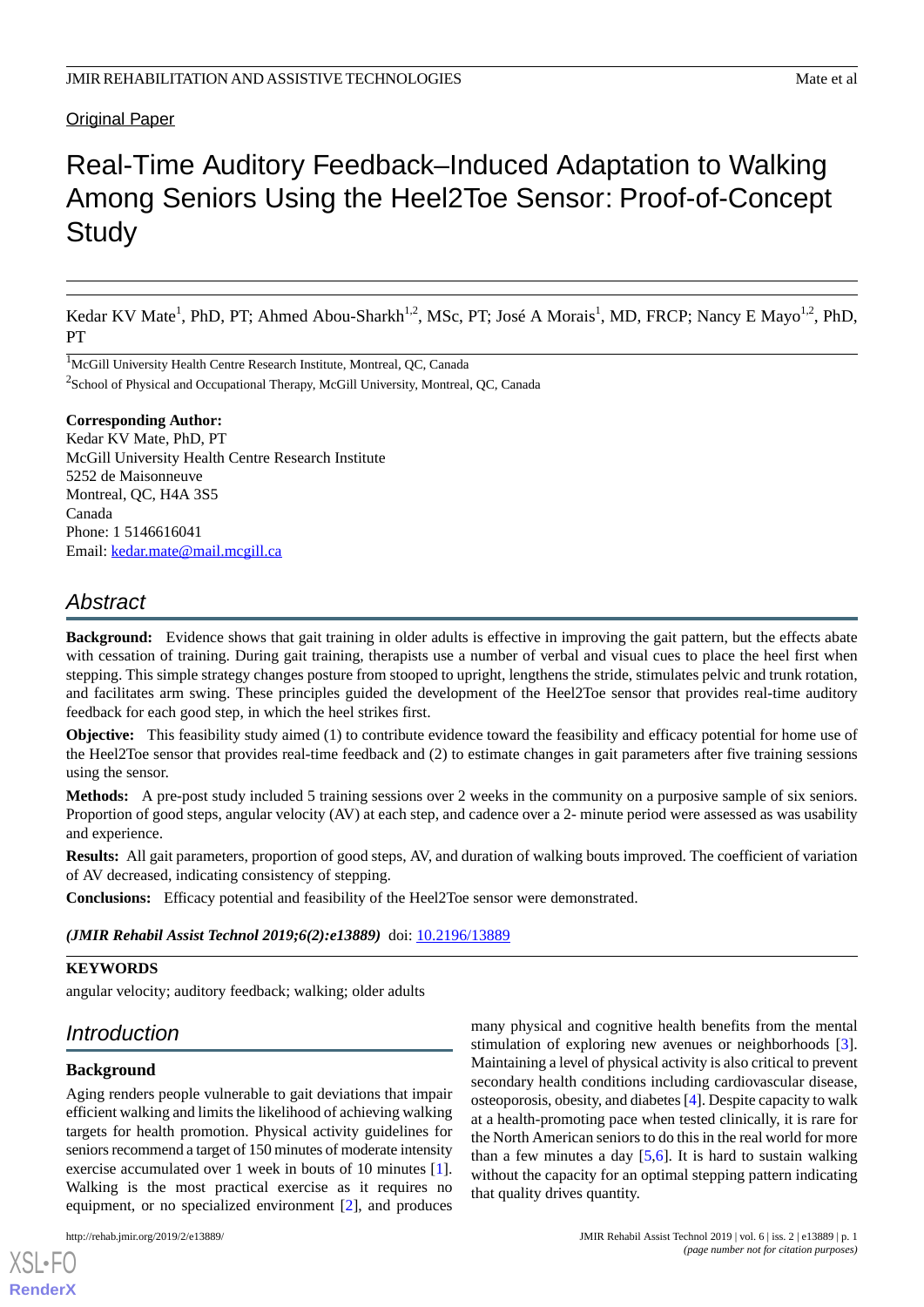Reasons for failure to use walking capacity to achieve health-promoting walking targets include fear of falling or age-related gait abnormalities [[6\]](#page-7-5). These are known to cascade into a slow, unstable, shuffling pattern that increases the work of walking, fatigue, and risk of falls and hip fracture [\[7](#page-7-6)]. There is a considerable evidence on how to improve seniors'gait [[8](#page-7-7),[9\]](#page-7-8), and evidence shows that gait training is effective in improving gait pattern [[10\]](#page-7-9) but effects abate with cessation of training [\[11\]](#page-7-10). Hence, gait training alone will not translate into the sustained behavioral change needed for physical activity guidelines to be met.

During gait training, therapists use many of verbal and visual cues to emphasize stepping with heel first. This simple strategy changes posture from stooped to upright, lengthens the stride, stimulates pelvic and trunk rotation, and facilitates arm swing [[12\]](#page-7-11). However, once verbal cueing ceases, patients frequently revert to an inefficient foot-flat gait.

For walking to become more normalized, people must relearn the motor sequences of good walking and develop the needed adjuncts to efficient walking: flexibility, strength, power, core stability, balance, and trunk rotation indicated by arm swing. Therapy can work on the adjuncts, but motor learning requires instruction, practice, and feedback. The 2013 review by Sigrist et al [\[13](#page-7-12)] frames motor learning as a lasting change of motor performance caused by training in which the parameters of a *motor program* are developed, and there is a gradual reduction of the variability in the newly developed motor program stimulated by sensory feedback loops. The phenomenon underlying motor learning is neural plasticity [[14\]](#page-7-13). A 2014 review of this topic indicates that motor learning takes place with active practice of a skill and that this activity-dependent neural plasticity can be induced by both lengthy-extensive and brief-intensive practice [[14\]](#page-7-13). The literature supports the benefit of augmented or extrinsic feedback for motor learning [[14\]](#page-7-13). In particular, sonification for correct movement sequences has been shown to enhance motor learning in athletes [\[13](#page-7-12),[15\]](#page-8-0).

It is well established that knowledge of performance is strongly associated with skill acquisition and motor learning compared with knowledge of results [[16,](#page-8-1)[17](#page-8-2)]. Technology is poised to provide this feedback. For walking, there are emerging technologies that use footwear-based gait monitoring systems [[18\]](#page-8-3). None of the reviewed technologies provided real-time feedback, and all needed considerable data processing to produce usable information on walking performance. There is evidence that gait can be modified in response to real-time auditory feedback, but currently, no technology provides this type of feedback.

These principles guided the development of the Heel2Toe sensor, a biofeedback device that provides auditory feedback for each *good* step, in which the heel strikes first. The aim of this project was to bridge this *feedback* gap that exists outside clinical settings and equip seniors to practice correct gait at convenience. The hardware and algorithm underlying generation of auditory feedback from the Heel2Toe sensor are described elsewhere [\[19](#page-8-4),[20\]](#page-8-5). Briefly, Heel2Toe is a modification of an off-the-shelf device from the Shimmer Motion Development Kit. The sensor is a combination of three-axis accelerometer, a

three-axis gyroscope, and a microcontroller. The algorithm detects the rate of angular velocity (AV) in sagittal plane at the ankle joint and provides an auditory *beep* when the rate of foot deceleration after heel strike crosses a threshold. Pilot work on Heel2Toe has demonstrated that it is highly accurate to detect *good* steps in clinical setting [[19,](#page-8-4)[20](#page-8-5)]. Starting the gait cycle with a strong heel strike lengthens the stride and changes posture from stooped to upright [[12](#page-7-11),[21\]](#page-8-6), indicating the value of focusing on AV as a treatment target.

#### **Objective**

The aim of this study was to contribute evidence toward the feasibility and efficacy potential for home use of theHeel2Toe sensor that provides real-time feedback for good heel strike when walking. Specifically, the objectives were (1) to identify the extent of the immediate response to the feedback, carry over when walking without feedback, and peak response to feedback and (2) to identify pleasures and challenges in using the feedback sensor.

## *Methods*

### **Study Design**

A pre-post study design, with five sessions of training over 2 weeks, was employed to estimate the efficacy potential and identify feasibility issues of the Heel2Toe sensor when deployed for walking in the community.

#### **Participants**

A purposive sample of six people, four women and two men, over the age of 70 years, was identified from geriatric services at the Montreal General Hospital from September to October 2017. Participants were identified by a geriatrician or other health care professionals and included if they reported no limitation in walking without an aid and no cognitive impairments. The participants were selected to have a range of walking capacity from very limited to functional. Ethical approval was obtained from the Ethics Review Board of McGill University, Health Centre Research Institute.

#### **Measures**

Participants were assessed on physical performance tests and self-report measures. Physical performance tests included gait speed, 30-second chair stand, and 2-minute walk without and with auditory feedback. The self-report questionnaires included single item on perceived walking speed, lower extremity function scale (LEFS), life space mobility scale, and activity-specific balance confidence scale. LEFS scoring is based on fit to the Rasch Model, and therefore, not all items have to be administered to derive a legitimate total score [[22\]](#page-8-7). Posttraining outcomes additionally included questions about the system usability and a semistructured interview on challenges and pleasures of using the Heel2Toe sensor. The interview was conducted separately with each participant.

#### **Intervention**

The intervention involved a therapist visiting a participant's residence to provide walking training with the Heel2Toe sensor, for five sessions over 2 weeks [\(Figure 1\)](#page-2-0). The training involved

 $XS$  $\cdot$ FC **[RenderX](http://www.renderx.com/)**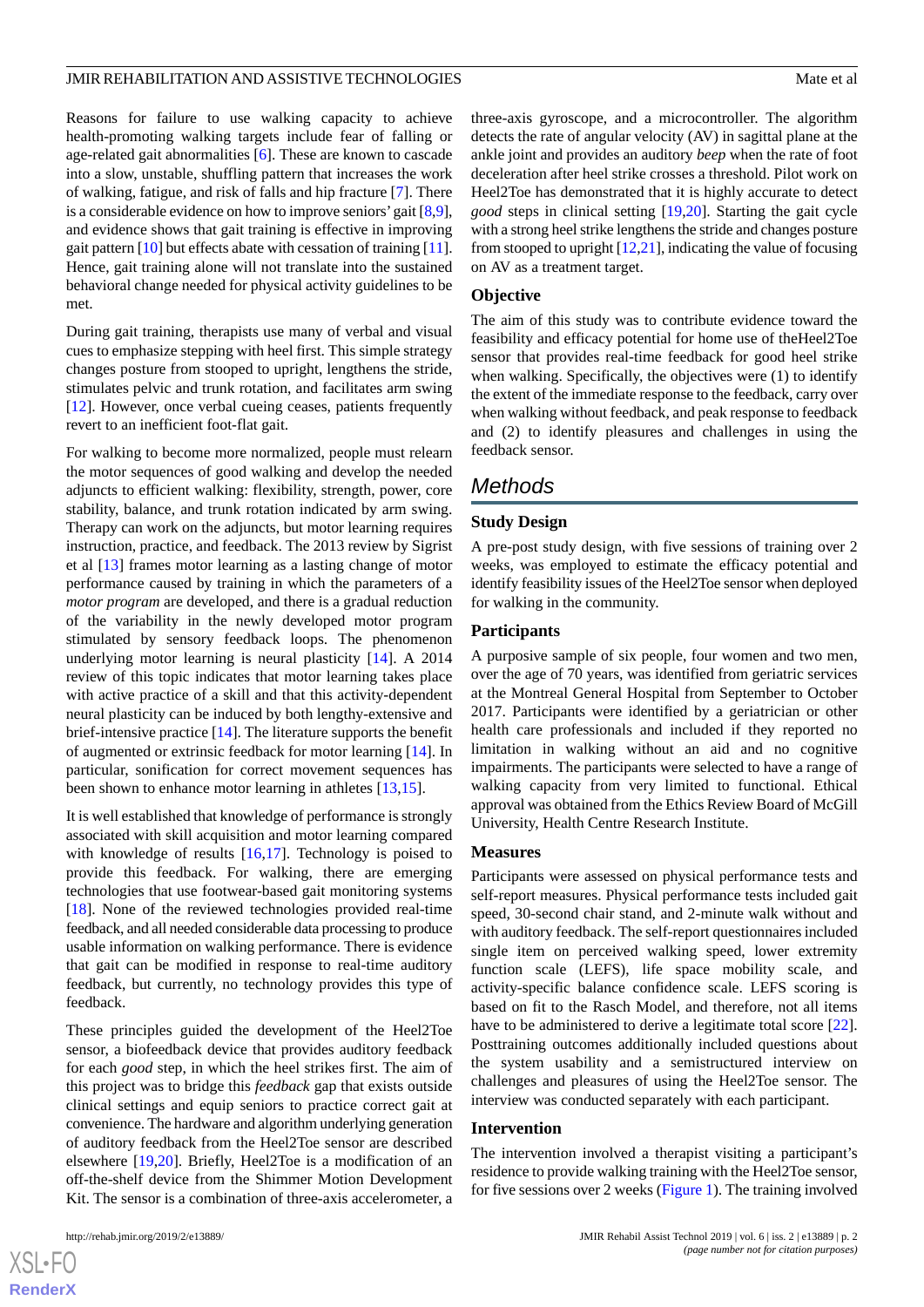walking in the participant's neighborhood with the sensor. Care was taken that they walked on an obstacle-free path. The duration of the training was determined by the participants themselves based on interest and tolerance. On each training day, participants were instructed to walk for at least 15 minutes with the sensor at a comfortable pace and taking rests when

needed. The training was accompanied with home exercises targeting flexibility and strength at ankle, knee, and hip joints with a particular focus on core strength and trunk rotation. At the end of the training, a semistructured interview was conducted with all participants.

#### <span id="page-2-0"></span>Figure 1. Flowchart of the study method and assessment time points.



#### **Analysis**

The gait signals recorded with the Heel2Toe sensor were analyzed using MATLAB (MATLAB and Statistics Toolbox Release 2017b, The MathWorks, Inc, Natick, Massachusetts). The gait parameters extracted for each person over the entire walking period were proportion of good steps (%), total walking time (seconds), and average cadence (steps per minute). AV (degrees per second) in sagittal plane at ankle joint during heel strike was extracted for each step and averaged over the walking duration yielding mean, SD, and coefficient of variation (an indicator of consistency of stepping).

## *Results*

[Table 1](#page-3-0) shows the characteristics and level of physical activity of the participants before the training. There were two men and four women (age range: 73-87 years). The results are presented as single subjects, as it is not meaningful to aggregate data across six participants.

The score on 30-second chair rise test ranged from 0 to 12 for the six participants. Of the six participants, four exceeded their 30-second chair rise normative value. The self-reported walking speed ranged from normal to very slow walking. LEFS scale is a self-report questionnaire on difficulties with activities of daily living related to lower limb problems. The maximum score of LEFS is 32, with lower scores indicating difficulty in activities. The LEFS scores ranged from 11 (participant A) to 26 (participants D and F). Life space mobility scores ranged from

48 (participant A) to 126 (participant E) out of a total 140 days. A score of 28 days indicates no movement outside of home in the past 28 days, and a score of at least 56 indicates mobility outside of house but within the yard, porch, or apartment building.

[Table 2](#page-4-0) shows an immediate response (pre without and with feedback) and carry over effects after five training sessions (pre to post) to auditory feedback on proportion of good steps, AV, cadence, and coefficient of variation.

Posttraining gait was assessed within 1 week of the last training session. Important gains are indicated by the values in italics in [Table 2.](#page-4-0) Participant A showed an immediate response to feedback producing, at first exposure, 0 good steps without any feedback and 56% good steps with feedback. This immediate response did not impact cadence, but AV showed a large effect (−48°/sec to −102°/sec). However, the coefficient of variation of AV was very large and remained so throughout. Posttraining, participant A showed some carry-over effect, as posttraining good steps without feedback changed from 0% to 29%.

Participant B produced almost twice the proportion of good steps with an increase in AV and no loss in cadence. A total of four of six participants showed only a small increase in the proportion of good steps with feedback, but all already had a high proportion (80%) of good steps without feedback. Nevertheless, they showed an improvement in AV while maintaining cadence. Overall, five of six participants showed important gains on gait parameters. The one person who did not was very good at study entry.

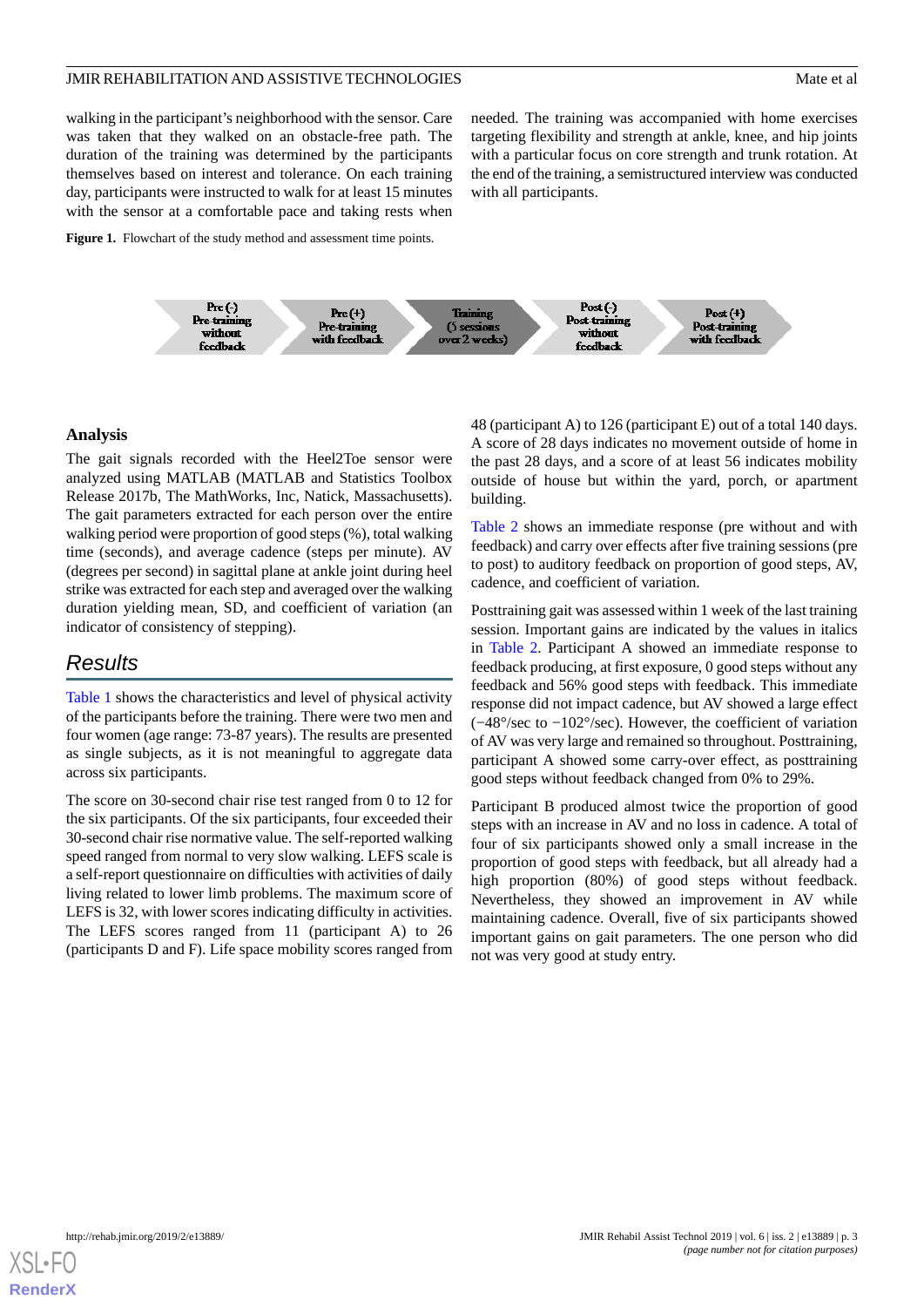## JMIR REHABILITATION AND ASSISTIVE TECHNOLOGIES

<span id="page-3-0"></span>**Table 1.** Characteristics and physical activity level of the participants at study entry.

| Characteristics/activity level                                                        | Identification   |                  |                |                          |                |                |  |  |
|---------------------------------------------------------------------------------------|------------------|------------------|----------------|--------------------------|----------------|----------------|--|--|
|                                                                                       | A (Man)          | B (Woman)        | C (Woman)      | D (Woman)                | E (Woman)      | F(Man)         |  |  |
| Age (years)                                                                           | 80               | 73               | 87             | 83                       | 85             | 86             |  |  |
| <b>Physical performance tests</b>                                                     |                  |                  |                |                          |                |                |  |  |
| Self-report walking speed <sup>a</sup>                                                | Very slow        | Stroll           | Stroll         | Normal                   | Very slow      | Normal         |  |  |
| 30-second sit to stand (n)                                                            | $\theta$         | 12               | 7              | 9                        | 10             | 12             |  |  |
| Age norm $(n)^{b}$                                                                    | 10               | 10               | 8              | $\,8\,$                  | $8\,$          | $8\,$          |  |  |
| <b>Self-report questionnaires</b>                                                     |                  |                  |                |                          |                |                |  |  |
| LEFS <sup>c</sup> (scored from 0=extreme difficulty to 4=no difficulty)               |                  |                  |                |                          |                |                |  |  |
| Walking a mile                                                                        | $\mathbf{1}$     | $\overline{c}$   | $\mathbf{0}$   | $\overline{\mathcal{L}}$ | $\mathbf{0}$   | 3              |  |  |
| Running on even ground                                                                | $\boldsymbol{0}$ | $\boldsymbol{0}$ | $\overline{c}$ | $\mathbf{1}$             | $\mathbf{0}$   | $\overline{c}$ |  |  |
| Squatting                                                                             | 2                | $\overline{c}$   | $\mathbf{1}$   | 3                        | $\overline{4}$ | 3              |  |  |
| Standing for 1 hour                                                                   | $\overline{2}$   | $\mathbf{1}$     | $\overline{0}$ | $\overline{4}$           | 2              | 3              |  |  |
| Climbing 10 stairs                                                                    | 2                | 3                | 3              | $\overline{4}$           | 4              | 3              |  |  |
| Heavy household activities                                                            | $\boldsymbol{0}$ | $\mathbf{1}$     | $\mathbf{1}$   | $\overline{4}$           | 2              | $\overline{4}$ |  |  |
| Getting in and out of bath                                                            | 3                | $\boldsymbol{0}$ | $\overline{4}$ | $\mathfrak{2}$           | 4              | $\overline{4}$ |  |  |
| Light household activities                                                            | $\overline{c}$   | $\overline{c}$   | $\overline{4}$ | $\overline{4}$           | 4              | $\overline{4}$ |  |  |
| Total score (0-32)                                                                    | 12               | 11               | 15             | 26                       | 20             | 26             |  |  |
| Life space mobility (number of days out of the past 28 days) <sup>d</sup>             |                  |                  |                |                          |                |                |  |  |
| Other rooms besides the bedroom                                                       | 28               | 28               | 28             | 28                       | 28             | 28             |  |  |
| Areas outside home                                                                    | 6                | 28               | 28             | 28                       | 28             | 15             |  |  |
| Places in neighborhood                                                                | 6                | 28               | 15             | 28                       | 28             | 5              |  |  |
| Places outside neighborhood within town                                               | 6                | 28               | 10             | 28                       | 28             | $\overline{c}$ |  |  |
| Places outside town                                                                   | $\overline{2}$   | $\overline{c}$   | $\overline{c}$ | 10                       | 14             | $\overline{2}$ |  |  |
| Total days (max 140 days)                                                             | 48               | 114              | 83             | 122                      | 126            | 52             |  |  |
| Activity Specific Balance Confidence Scale (0%=no confidence to 100%=full confidence) |                  |                  |                |                          |                |                |  |  |
| Walk around the house                                                                 | 90               | 60               | 80             | 100                      | 95             | 100            |  |  |
| Walk across a parking lot                                                             | 90               | 50               | 100            | 100                      | 100            | 100            |  |  |
| Walk in a crowded mall                                                                | 95               | 50               | 75             | 90                       | 100            | 100            |  |  |

<sup>a</sup>Self-reported walking speed: unable to walk, very slow, stroll at an easy pace, normal speed, fairly brisk, fast.

<sup>b</sup>As per Bennell et al [\[23\]](#page-8-8).

<sup>c</sup>LEFS: Lower Extremity Function Scale (selected items).

<sup>d</sup>A score of 28 days indicates no movement outside of the home in the past 28 days; score of 56 indicates mobility outside of the house but within the yard, porch, or apartment building; score of 84 indicates going to places in neighborhood; score of 112 indicates going to places outside the neighborhood but within town; and score of 140 indicates going to places outside the town.

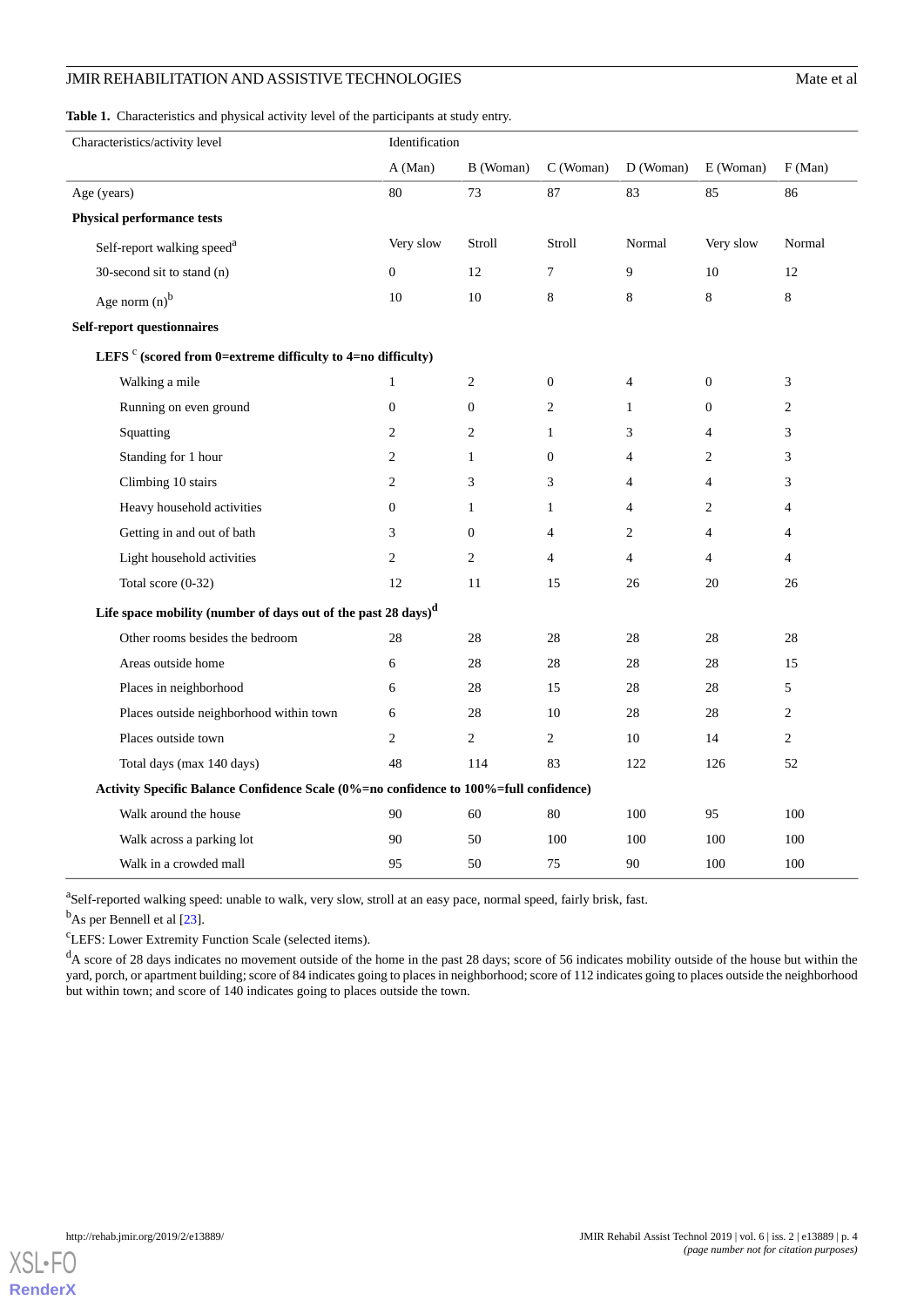<span id="page-4-0"></span>**Table 2.** Immediate response and carry-over effect after five training sessions with the Heel2Toe sensor on gait parameters measured without feedback (values in italics indicate clinically important changes after five days of training based on a change of ≥10%).

| Outcomes and assessment                                                                                                 |                          | Participants' identification |              |              |           |        |                           |  |
|-------------------------------------------------------------------------------------------------------------------------|--------------------------|------------------------------|--------------|--------------|-----------|--------|---------------------------|--|
| Gait parameters and time points                                                                                         | Feedback                 | $\mathbf{A}$                 | $\, {\bf B}$ | $\mathsf{C}$ | ${\bf D}$ | E      | $\boldsymbol{\mathrm{F}}$ |  |
| Good steps (%) (closer to 100 is better)                                                                                |                          |                              |              |              |           |        |                           |  |
| Pre                                                                                                                     | $\mathbf{a}$             | $\mathbf{0}$                 | 43           | 80           | 84        | 92     | 93                        |  |
| Pre                                                                                                                     | $+^{\rm b}$              | 56                           | 82           | 83           | 97        | 92     | 99                        |  |
| Post                                                                                                                    |                          | 29                           | $80\,$       | 89           | 97        | 95     | 99                        |  |
| Post                                                                                                                    | $^{+}$                   | 66                           | 90           | 92           | 94        | 93     | 100                       |  |
| Cadence (steps/min) (closer to 100 is better)                                                                           |                          |                              |              |              |           |        |                           |  |
| Pre                                                                                                                     | $\overline{\phantom{0}}$ | 70                           | 95           | 97           | 110       | 113    | 96                        |  |
| Pre                                                                                                                     | $^{+}$                   | 69                           | 102          | 95           | 95        | 110    | 95                        |  |
| Post                                                                                                                    |                          | 77                           | 104          | 100          | 121       | 105    | 110                       |  |
| Post                                                                                                                    | $+$                      | 84                           | 96           | 99           | 122       | 111    | 109                       |  |
| Heel strike angular velocity ( $\degree$ /second) (typical values are -300 to -500; the more negative, the better) [24] |                          |                              |              |              |           |        |                           |  |
| Pre                                                                                                                     |                          | $-48$                        | $-97$        | $-147$       | $-145$    | $-165$ | $-163$                    |  |
| Pre                                                                                                                     | $^{+}$                   | $-102$                       | $-128$       | $-157$       | $-186$    | $-173$ | $-213$                    |  |
| Post                                                                                                                    |                          | $-80$                        | $-126$       | $-163$       | $-227$    | $-176$ | $-250$                    |  |
| Post                                                                                                                    | $+$                      | $-102$                       | $-147$       | $-159$       | $-208$    | $-173$ | $-263$                    |  |
| Gait regularity (angular velocity coefficient of variation; $\langle 10\% \rangle$ [25]                                 |                          |                              |              |              |           |        |                           |  |
| Pre                                                                                                                     |                          | 59                           | 39           | 40           | 31        | 24     | 24                        |  |
| Pre                                                                                                                     | $^{+}$                   | 41                           | 33           | 39           | 17        | 23     | 14                        |  |
| Post                                                                                                                    |                          | 52                           | 33           | 24           | 20        | 17     | 11                        |  |
| Post                                                                                                                    | $+$                      | 50                           | 21           | 21           | 24        | 22     | ${\it 10}$                |  |

<sup>a</sup>No feedback (auditory beep was absent).

<sup>b</sup>Feedback provided (auditory beep was present).

[Figure 2](#page-5-0) shows the duration (minutes) of intervention time over 5 training days. To illustrate, participant A, who was the most disabled, walked with the sensor for 4.5, 3.7, 9.4, 7.4, and 5.6 minutes on days 1 through 5, respectively. However participant D, who walked for about 12 minutes on day 1, had 2 days in which she walked for 30 min. All participants increased the time spent walking with the sensor over the intervention period. Out of the 30 intervention days, continuous walking bouts of 10 minutes or more were observed on 21 of the intervention days.

The information collected on system usability and on challenges and pleasures of using the Heel2Toe sensor was helpful in identifying areas for improvement. The results from the System Usability Scale are given in [Table 3.](#page-5-1)

Only 8 of the original 10 questions were applicable, as 1 question was not understood and 1 question referred to their impression of how other people would be able to use the sensor. Overall, 38 item responses were available: 25 favorable, 4 neutral, and 9 unfavorable. No one feature was consistently

rated *unusable,* but one issue raised concerned the intrusiveness of the sound while walking in public. This issue can be easily resolved by using earphones. The question on confidence was inconsistently answered because the trainer was always present during these training sessions.

The aim of semistructured interviews was to capture the experiences of the participants while walking with the Heel2Toe sensor in the community and recommendations for subsequent sensor development and upgrading. All participants expressed that the sensor was enjoyable, stimulating, beneficial, and easy to use while training outside the home. The participants had a few recommendations to make the sensor more user friendly. First, clipping the sensor to the shoe was recommended over a strap to accommodate older adults with back pain and limited trunk mobility. The clip also offers flexibility of use with any shoe. Second, the sensor should be available to connect via an iPad that offers a larger display for an app. Third, the sensor and app combination should be affordable and accompanied by an exercise manual.

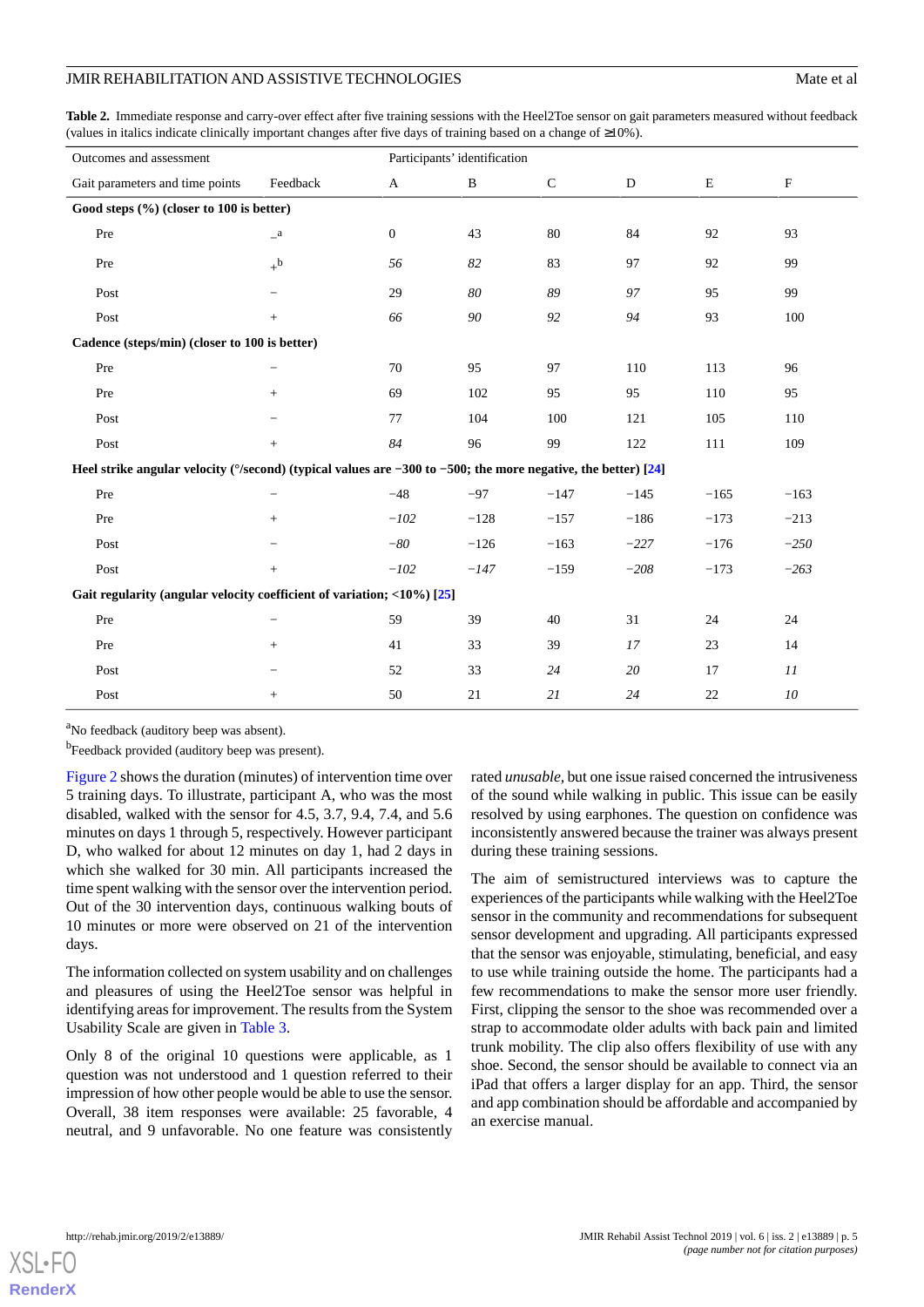#### JMIR REHABILITATION AND ASSISTIVE TECHNOLOGIES Mate of all the state of all the state of all the state of all the state of all the state of all the state of all the state of all the state of all the state of all the state

<span id="page-5-0"></span>Figure 2. Time (minutes) spent walking with the sensor during each training day.



#### <span id="page-5-1"></span>**Table 3.** Item scores on the System Usability Scale.

| Item $(8/10 \text{ original questions})^a$ | Response scores across participants |   |              |              |                |   |  |
|--------------------------------------------|-------------------------------------|---|--------------|--------------|----------------|---|--|
|                                            | $\overline{A}$                      | B | $\mathsf{C}$ | D            | E              | F |  |
| <b>Higher</b> is better                    |                                     |   |              |              |                |   |  |
| Use it frequently                          | $\overline{4}$                      | 3 | 5            | $\mathbf{b}$ | 5              | 4 |  |
| Easy to use                                | $\overline{4}$                      |   |              |              | 5              | 5 |  |
| Functions integrated                       | 5                                   |   | 3            |              |                |   |  |
| Confidence in using                        | 5                                   |   |              |              |                | 4 |  |
| Lower is better                            |                                     |   |              |              |                |   |  |
| Too complex                                |                                     |   |              |              |                |   |  |
| Need assistance to use                     |                                     |   | 1            |              |                |   |  |
| Cumbersome or awkward                      |                                     |   | 5            |              | $\overline{2}$ |   |  |
| Need to learn a lot before using           |                                     | 5 |              |              | $\mathfrak{D}$ | 5 |  |

<sup>a</sup>Two questions were omitted because of understanding (too much inconsistency with sensor) and applying what other people might think (I would imagine most people would learn to use this very quickly). Of the 18-item responses for the four questions where higher is better, 10 were at the two highest agreement levels and 6 were at the lowest levels. Of the 20-item responses for four items where lower is better, 15 were at the best level and 3 were at the poorest level.

b<sub>Not available.</sub>

[XSL](http://www.w3.org/Style/XSL)•FO **[RenderX](http://www.renderx.com/)**

# *Discussion*

## **Principal Findings**

We found that the Heel2Toe sensor was feasible to use in the community setting with older adults and that they improved on gait quality after the planned five training sessions, averaging 73 minutes (range: 43-114 minutes) in total. The proportion of good steps and AV improved without any detriment to cadence.

All six participants showed longer duration of time spent in walking from the initial training days. However, the most dramatic effect was seen for duration of walking bouts which frequently exceeded 10 minutes ([Figure 2](#page-5-0)) such that most (five of six; [Table 2\)](#page-4-0) participants would now be capable of meeting the Canadian Physical Activity Guidelines of 150 minutes of moderate to vigorous activity (required walking cadence ≥100 steps per minute) per week in bouts of 10 min.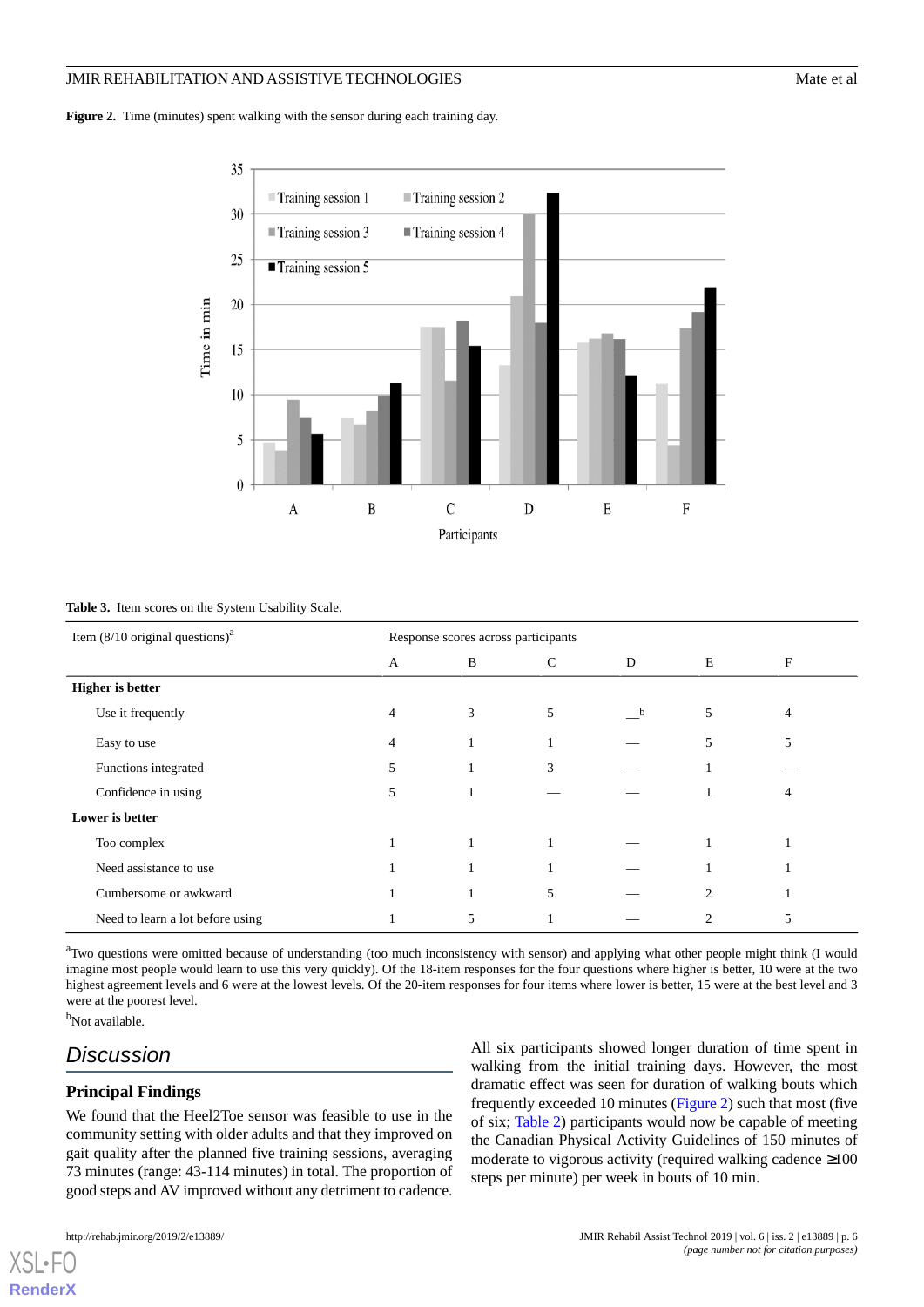Posttraining, five of six participants showed a reduction in the coefficient of variation of AV, a parameter indicating inconsistency of stepping pattern. Before training, the coefficient of variation ranged from 23% to 59%. Previous studies have shown a higher coefficient of variation in step width, and stance and stride time among older adults is associated with increased occurrence of falls [[26](#page-8-11)[-28](#page-8-12)], with the suggestion that a treatment target is to reduce the coefficient of variation with exercise interventions. After 5 days of training, the range was 9% to 49%.

We purposely chose a sample of people diverse in physical function. In all, two people were quite frail (A and B). Participant A was severely limited in mobility [\(Table 1\)](#page-3-0), yet he improved on the proportion of good steps and degree and consistency of AV ([Table 2](#page-4-0) and [Figure 2\)](#page-5-0). Participant B also improved on these parameters. The most functional walker, participant D, showed no change as she was high on all parameters but enjoyed the experience of the sensor and could see how it would prevent deterioration. In a definitive trial, these data can be used to optimally select people for intervention.

How did the sensor achieve these outcomes? One hypothesis is that the auditory feedback acts as a positive reinforcement to a rhythmic stepping pattern. With symmetrical walking, each good step produces a *beat* that is repeated with periodicity. To produce the rhythmic pattern (the *beat*), the participants modified their stepping pattern to maintain the rhythm. In the long run, auditory cues could enhance cortical motor excitability. This has previously been studied with upper limb movements and walking tasks that required persons synchronizing to an external auditory cue [\[29](#page-8-13)]. The underlying basis of auditory motor synchronization is that brain poses anticipatory tendency for a rhythm, and this anticipation guides subsequent movements [[29\]](#page-8-13).

The Heel2Toe sensor provides direct positive auditory feedback, which could be perceived as rewarding stimulating neural plasticity and increasing the pleasure in walking, stimulating behavior change. Ultimately, the aim is to improve health-promoting walking rather than just functional walking, so that older people can derive pleasure and health benefit from walking. The sensor is not designed to be worn all the time but to be worn to practice optimal walking with the aim that this would carry over into other walking activities. As it is linked to a smartphone and the sensor is very small (size of a matchbox), it could be worn for longer periods of time.

Fear of falling and age- or illness-related changes co-occur in most seniors and can induce an inefficient and dangerous gait pattern [\[30](#page-8-14)[,31](#page-8-15)]. To normalize walking, people must relearn motor sequences of good walking and develop needed adjuncts to efficient walking: flexibility, strength, power, core stability, balance, and arm swing. Therapy targets adjuncts but motor learning requires instruction, practice, and feedback. Motor learning is framed as a lasting change of performance occurring with training in which parameters of a *motor program* are developed and consolidated. Early on, formation of the motor program of the *to-be-learned task* can occur rapidly but demands high levels of attention. Later, the motor program is refined,

 $XS$ -FO **[RenderX](http://www.renderx.com/)** improving error detection or correction mechanisms, reducing movement variability. Finally, movements become highly automatized, skilled, and consistent, and the motor program is now relatively permanent [\[32](#page-8-16)].

The phenomenon underlying motor learning is mostly because of neural plasticity [\[33](#page-8-17)]. A review of this topic [[33\]](#page-8-17) indicates that motor learning takes place with active practice of a skill and that this activity-dependent neural plasticity can be induced by both lengthy-extensive and brief-intensive practice. The literature supports the benefit of augmented feedback for motor learning. In particular, sonification for correct movement sequences has been shown to enhance motor learning in elite athletes [\[34](#page-8-18)] but is less useful for novices who have no idea of the correct movement. Walking is a natural way to get about [[35\]](#page-8-19), and as older persons are not novices to walking but have lost the expertise with age, their walking pattern should respond to auditory feedback. This type of *positive* feedback has been shown effective in the short term to improve gait pattern in people poststroke [\[36\]](#page-8-20). It is superior to auditory alarms signaling incorrect movements as feedback because good movement is more motivating [\[34](#page-8-18)].

This solution to poor gait is unique in that there is positive reinforcement, in real time, which stimulates motor learning of correct gait. The Heel2Toe sensor provides information in real time, in other words, knowledge of performance and not just knowledge of after-the-fact results, which is provided by most other technologies in the field today. This is a completely novel and original approach to gait enhancement. There have been other approaches to monitor step counts, but these have not attempted to improve gait quality. The review of the literature conducted by our team did not find any study focusing on feedback related to gait quality and ankle kinematics.

Finally, debriefing interviews suggested readiness of seniors to adopt technology as long as it is simple and user friendly. This project is timely and relevant to increasing the proportion of older population and builds upon the potential of technology to stimulate innovation, thereby advancing Canadian economic and social development. An increasing proportion of older adults use smartphones [\[37](#page-8-21),[38\]](#page-9-0), and this proportion is likely to increase as technologically savvy cohorts age.

This sensor could be on the foot of every person who needs to maintain or improve optimal gait. By formally practicing gait improvement with positive auditory feedback, people could develop the habit of walking better leading to walking more often and for longer.

Through the use of the Heel2Toe device, every step becomes therapeutic, engaging large muscle groups, which improves peripheral and core muscle strength and through this improves balance, allows the person to walk at a faster pace. Our data also support changes to gait consistency (lower coefficient of variation with training), making walking more rhythmical, which, in the long run, is more sustainable [\[35](#page-8-19)].

The sensor is in development, and refinements to the algorithm will be made, such as to provide different thresholds for the feedback to occur (low, medium, and high AV). An instructional manual and video are in production to optimize the participants'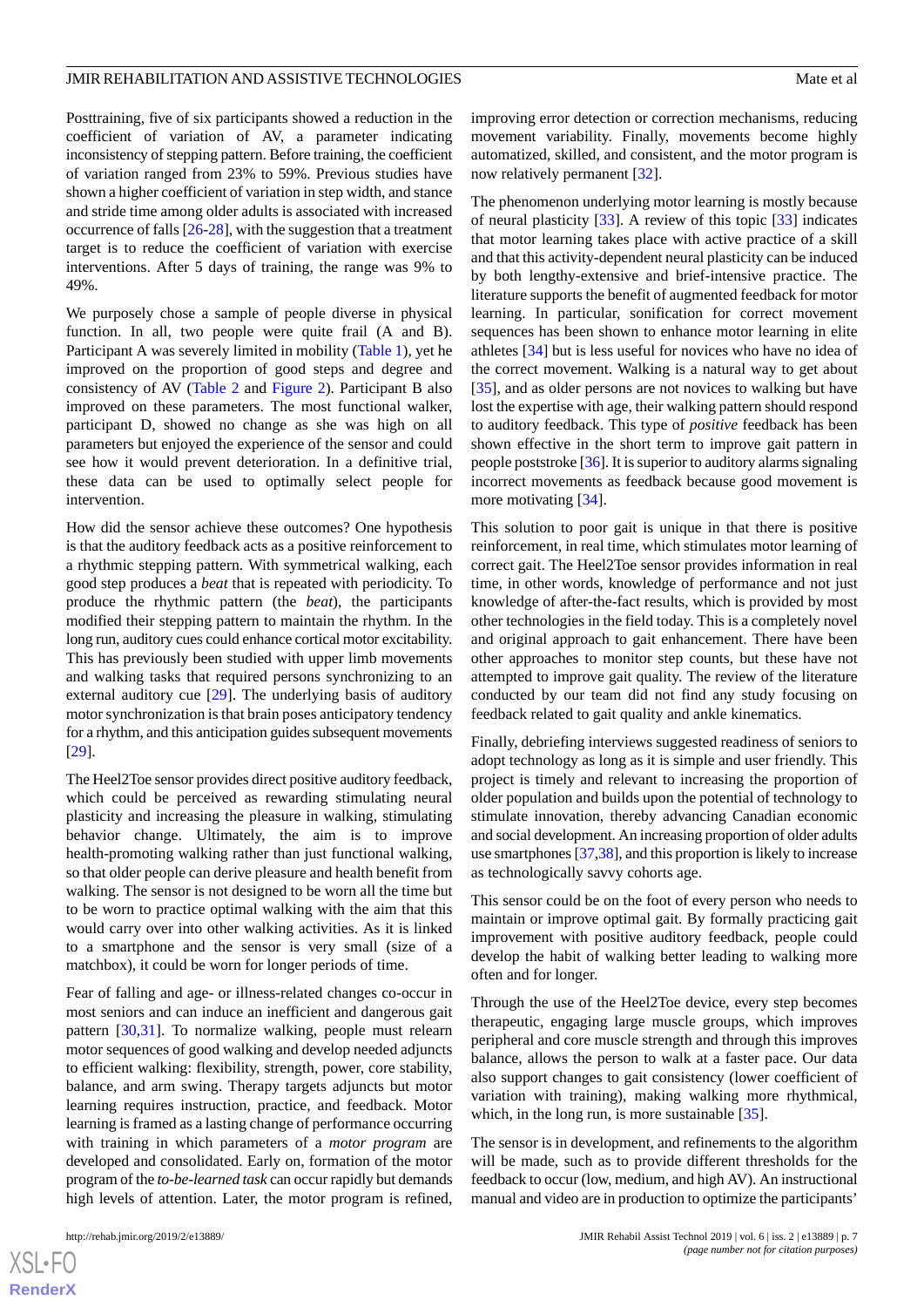capacity to use the Heel2Toe sensor. The plan is to develop a full-scale trial, now that there are some data that people can change their gait with the device.

#### **Limitations**

This was a very small study focusing on proof-of-concept only. On the basis of the results that short-term intensive training with positive auditory feedback produced changes in gait quality, a full pilot study is warranted including the second motor learning phase and longer-term practice to estimate sustainability.

#### **Implications and Conclusions**

The results of this study have future implications in exploring the neural basis of auditory-motor synchronization during walking, application of motor learning principles to enhance walking performance, and technology design of wearable sensors for older adults. Understanding the neural basis of auditory motor synchronization will help design interventions to use auditory feedback to improve walking symmetry. The application of motor learning principles to enhance walking performance based on movement-generated auditory feedback and long-term effects on skill acquisition is an area yet to be explored. Debriefing interviews conducted after the intervention concluded that an optimal wearable device for seniors needs to be simple and easy to use, provide real-time meaningful feedback, have a software program that requires minimal preprocessing (zero effort) before use, and have the option for technical support or supervision from a rehabilitation professional [\[39](#page-9-1)].

#### **Acknowledgments**

KKVM was supported by Mitacs Accelerate award and Helen McCall Hutchison award from Montreal General Hospital Foundation.

### **Conflicts of Interest**

<span id="page-7-0"></span>KKVM, AA-S, and NEM are cofounders of a start-up enterprise Physio Biometrics Inc. The Heel2Toe sensor is one of the products that will be commercialized.

#### <span id="page-7-1"></span>**References**

- <span id="page-7-2"></span>1. Warburton DE, Katzmarzyk PT, Rhodes RE, Shephard RJ. Evidence-informed physical activity guidelines for Canadian adults. Can J Public Health 2007;98(Suppl 2):S16-S68. [doi: [10.1139/h07-110](http://dx.doi.org/10.1139/h07-110)] [Medline: [18213940\]](http://www.ncbi.nlm.nih.gov/entrez/query.fcgi?cmd=Retrieve&db=PubMed&list_uids=18213940&dopt=Abstract)
- 2. Frank L, Engelke P, Schmid T. Health And Community Design: The Impact Of The Built Environment On Physical Activity. United States of America: Island Press; 2003.
- <span id="page-7-4"></span><span id="page-7-3"></span>3. Mandolesi L, Polverino A, Montuori S, Foti F, Ferraioli G, Sorrentino P, et al. Effects of physical exercise on cognitive functioning and wellbeing: biological and psychological benefits. Front Psychol 2018;9:509 [\[FREE Full text\]](https://doi.org/10.3389/fpsyg.2018.00509) [doi: [10.3389/fpsyg.2018.00509](http://dx.doi.org/10.3389/fpsyg.2018.00509)] [Medline: [29755380\]](http://www.ncbi.nlm.nih.gov/entrez/query.fcgi?cmd=Retrieve&db=PubMed&list_uids=29755380&dopt=Abstract)
- <span id="page-7-5"></span>4. Warburton DE, Nicol CW, Bredin SS. Health benefits of physical activity: the evidence. Can Med Assoc J 2006 Mar 14;174(6):801-809 [[FREE Full text](http://www.cmaj.ca/cgi/pmidlookup?view=long&pmid=16534088)] [doi: [10.1503/cmaj.051351\]](http://dx.doi.org/10.1503/cmaj.051351) [Medline: [16534088](http://www.ncbi.nlm.nih.gov/entrez/query.fcgi?cmd=Retrieve&db=PubMed&list_uids=16534088&dopt=Abstract)]
- <span id="page-7-6"></span>5. Tudor-Locke C, Brashear MM, Katzmarzyk PT, Johnson WD. Peak stepping cadence in free-living adults: 2005-2006 NHANES. J Phys Act Health 2012 Nov;9(8):1125-1129. [doi: [10.1123/jpah.9.8.1125\]](http://dx.doi.org/10.1123/jpah.9.8.1125) [Medline: [22207030\]](http://www.ncbi.nlm.nih.gov/entrez/query.fcgi?cmd=Retrieve&db=PubMed&list_uids=22207030&dopt=Abstract)
- <span id="page-7-7"></span>6. Tudor-Locke C, Camhi SM, Leonardi C, Johnson WD, Katzmarzyk PT, Earnest CP, et al. Patterns of adult stepping cadence in the 2005-2006 NHANES. Prev Med 2011 Sep;53(3):178-181. [doi: [10.1016/j.ypmed.2011.06.004](http://dx.doi.org/10.1016/j.ypmed.2011.06.004)] [Medline: [21708187](http://www.ncbi.nlm.nih.gov/entrez/query.fcgi?cmd=Retrieve&db=PubMed&list_uids=21708187&dopt=Abstract)]
- <span id="page-7-8"></span>7. O'Loughlin J, Robitaille Y, Boivin JF, Suissa S. Incidence of and risk factors for falls and injurious falls among the community-dwelling elderly. Am J Epidemiol 1993 Feb 1;137(3):342-354. [doi: [10.1093/oxfordjournals.aje.a116681](http://dx.doi.org/10.1093/oxfordjournals.aje.a116681)] [Medline: [8452142\]](http://www.ncbi.nlm.nih.gov/entrez/query.fcgi?cmd=Retrieve&db=PubMed&list_uids=8452142&dopt=Abstract)
- <span id="page-7-9"></span>8. Cadore EL, Rodríguez-Mañas L, Sinclair A, Izquierdo M. Effects of different exercise interventions on risk of falls, gait ability, and balance in physically frail older adults: a systematic review. Rejuvenation Res 2013 Apr;16(2):105-114 [\[FREE](http://europepmc.org/abstract/MED/23327448) [Full text\]](http://europepmc.org/abstract/MED/23327448) [doi: [10.1089/rej.2012.1397](http://dx.doi.org/10.1089/rej.2012.1397)] [Medline: [23327448\]](http://www.ncbi.nlm.nih.gov/entrez/query.fcgi?cmd=Retrieve&db=PubMed&list_uids=23327448&dopt=Abstract)
- <span id="page-7-11"></span><span id="page-7-10"></span>9. Giné-Garriga M, Roqué-Fíguls M, Coll-Planas L, Sitjà-Rabert M, Salvà A. Physical exercise interventions for improving performance-based measures of physical function in community-dwelling, frail older adults: a systematic review and meta-analysis. Arch Phys Med Rehabil 2014 Apr;95(4):753-769.e3. [doi: [10.1016/j.apmr.2013.11.007](http://dx.doi.org/10.1016/j.apmr.2013.11.007)] [Medline: [24291597\]](http://www.ncbi.nlm.nih.gov/entrez/query.fcgi?cmd=Retrieve&db=PubMed&list_uids=24291597&dopt=Abstract)
- 10. Craig C, Tudor-Locke C, Bauman A. Twelve-month effects of Canada on the Move: a population-wide campaign to promote pedometer use and walking. Health Educ Res 2007 Jun;22(3):406-413. [doi: [10.1093/her/cyl093](http://dx.doi.org/10.1093/her/cyl093)] [Medline: [16971673\]](http://www.ncbi.nlm.nih.gov/entrez/query.fcgi?cmd=Retrieve&db=PubMed&list_uids=16971673&dopt=Abstract)
- <span id="page-7-13"></span><span id="page-7-12"></span>11. Baker M, Atlantis E, Singh MA. Multi-modal exercise programs for older adults. Age Ageing 2007 Jul;36(4):375-381. [doi: [10.1093/ageing/afm054](http://dx.doi.org/10.1093/ageing/afm054)] [Medline: [17537741\]](http://www.ncbi.nlm.nih.gov/entrez/query.fcgi?cmd=Retrieve&db=PubMed&list_uids=17537741&dopt=Abstract)
- 12. Ginis P, Pirani R, Basaia S, Ferrari A, Chiari L, Heremans E, et al. Focusing on heel strike improves toe clearance in people with Parkinson's disease: an observational pilot study. Physiotherapy 2017 Dec;103(4):485-490. [doi: [10.1016/j.physio.2017.05.001](http://dx.doi.org/10.1016/j.physio.2017.05.001)] [Medline: [28784427\]](http://www.ncbi.nlm.nih.gov/entrez/query.fcgi?cmd=Retrieve&db=PubMed&list_uids=28784427&dopt=Abstract)
- 13. Sigrist R, Rauter G, Riener R, Wolf P. Augmented visual, auditory, haptic, and multimodal feedback in motor learning: a review. Psychon Bull Rev 2013 Feb;20(1):21-53. [doi: [10.3758/s13423-012-0333-8\]](http://dx.doi.org/10.3758/s13423-012-0333-8) [Medline: [23132605](http://www.ncbi.nlm.nih.gov/entrez/query.fcgi?cmd=Retrieve&db=PubMed&list_uids=23132605&dopt=Abstract)]
- 14. Kolb B, Gibb R. Searching for the principles of brain plasticity and behavior. Cortex 2014 Sep;58:251-260. [doi: [10.1016/j.cortex.2013.11.012](http://dx.doi.org/10.1016/j.cortex.2013.11.012)] [Medline: [24457097](http://www.ncbi.nlm.nih.gov/entrez/query.fcgi?cmd=Retrieve&db=PubMed&list_uids=24457097&dopt=Abstract)]

[XSL](http://www.w3.org/Style/XSL)•FO **[RenderX](http://www.renderx.com/)**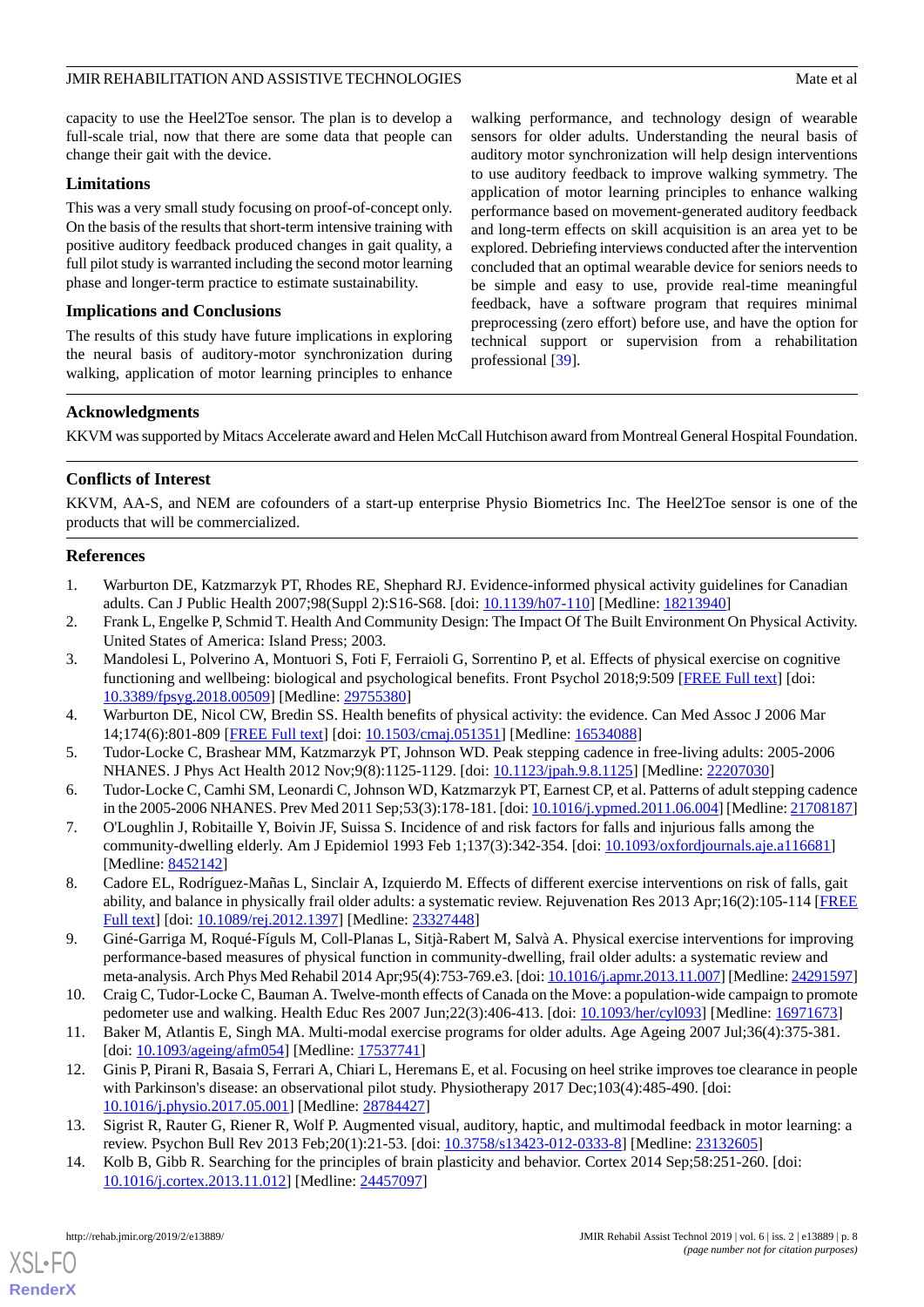## JMIR REHABILITATION AND ASSISTIVE TECHNOLOGIES Mate of all the state of all the state of all the state of all the state of all the state of all the state of all the state of all the state of all the state of all the state

- <span id="page-8-0"></span>15. Lauber B, Keller M. Improving motor performance: selected aspects of augmented feedback in exercise and health. Eur J Sport Sci 2014;14(1):36-43. [doi: [10.1080/17461391.2012.725104](http://dx.doi.org/10.1080/17461391.2012.725104)] [Medline: [24533493\]](http://www.ncbi.nlm.nih.gov/entrez/query.fcgi?cmd=Retrieve&db=PubMed&list_uids=24533493&dopt=Abstract)
- <span id="page-8-1"></span>16. Sharma DA, Chevidikunnan MF, Khan FR, Gaowgzeh RA. Effectiveness of knowledge of result and knowledge of performance in the learning of a skilled motor activity by healthy young adults. J Phys Ther Sci 2016 May;28(5):1482-1486 [[FREE Full text](http://europepmc.org/abstract/MED/27313355)] [doi: [10.1589/jpts.28.1482](http://dx.doi.org/10.1589/jpts.28.1482)] [Medline: [27313355\]](http://www.ncbi.nlm.nih.gov/entrez/query.fcgi?cmd=Retrieve&db=PubMed&list_uids=27313355&dopt=Abstract)
- <span id="page-8-2"></span>17. Nunes ME, Souza MG, Basso L, Monteiro CB, Corrêa UC, Santos S. Frequency of provision of knowledge of performance on skill acquisition in older persons. Front Psychol 2014;5:1454 [\[FREE Full text\]](https://doi.org/10.3389/fpsyg.2014.01454) [doi: [10.3389/fpsyg.2014.01454\]](http://dx.doi.org/10.3389/fpsyg.2014.01454) [Medline: [25566134](http://www.ncbi.nlm.nih.gov/entrez/query.fcgi?cmd=Retrieve&db=PubMed&list_uids=25566134&dopt=Abstract)]
- <span id="page-8-4"></span><span id="page-8-3"></span>18. Hegde N, Bries M, Sazonov E. A comparative review of footwear-based wearable systems. Electronics 2016;5(3):48. [doi: [10.3390/electronics5030048](http://dx.doi.org/10.3390/electronics5030048)]
- <span id="page-8-5"></span>19. Vadnerkar A, Figueiredo S, Mayo NE, Kearney RE. Design and validation of a biofeedback device to improve heel-to-toe gait in seniors. IEEE J Biomed Health Inform 2018 Jan; 22(1): 140-146. [doi: [10.1109/JBHI.2017.2665519\]](http://dx.doi.org/10.1109/JBHI.2017.2665519) [Medline: [28186914](http://www.ncbi.nlm.nih.gov/entrez/query.fcgi?cmd=Retrieve&db=PubMed&list_uids=28186914&dopt=Abstract)]
- <span id="page-8-6"></span>20. Vadnerkar A, Figueiredo S, Mayo NE, Kearney RE. Classification of gait quality for biofeedback to improve heel-to-toe gait. Conf Proc IEEE Eng Med Biol Soc 2014;2014:3626-3629. [doi: [10.1109/EMBC.2014.6944408\]](http://dx.doi.org/10.1109/EMBC.2014.6944408) [Medline: [25570776](http://www.ncbi.nlm.nih.gov/entrez/query.fcgi?cmd=Retrieve&db=PubMed&list_uids=25570776&dopt=Abstract)]
- <span id="page-8-7"></span>21. Alcock L, Galna B, Perkins R, Lord S, Rochester L. Step length determines minimum toe clearance in older adults and people with Parkinson's disease. J Biomech 2018 Apr 11;71:30-36 [[FREE Full text\]](https://linkinghub.elsevier.com/retrieve/pii/S0021-9290(17)30706-6) [doi: [10.1016/j.jbiomech.2017.12.002](http://dx.doi.org/10.1016/j.jbiomech.2017.12.002)] [Medline: [29429622](http://www.ncbi.nlm.nih.gov/entrez/query.fcgi?cmd=Retrieve&db=PubMed&list_uids=29429622&dopt=Abstract)]
- <span id="page-8-8"></span>22. Repo JP, Tukiainen EJ, Roine RP, Sampo M, Sandelin H, Häkkinen AH. Rasch analysis of the Lower Extremity Functional Scale for foot and ankle patients. Disabil Rehabil 2018 Jul 10:1-7. [doi: [10.1080/09638288.2018.1483435](http://dx.doi.org/10.1080/09638288.2018.1483435)] [Medline: [29987946](http://www.ncbi.nlm.nih.gov/entrez/query.fcgi?cmd=Retrieve&db=PubMed&list_uids=29987946&dopt=Abstract)]
- <span id="page-8-9"></span>23. Bennell K, Dobson F, Hinman R. Measures of physical performance assessments: Self-Paced Walk Test (SPWT), Stair Climb Test (SCT), Six-Minute Walk Test (6MWT), Chair Stand Test (CST), Timed Up & Go (TUG), Sock Test, Lift and Carry Test (LCT), and Car Task. Arthritis Care Res (Hoboken) 2011 Nov;63(Suppl 11):S350-S370 [[FREE Full text](https://doi.org/10.1002/acr.20538)] [doi: [10.1002/acr.20538\]](http://dx.doi.org/10.1002/acr.20538) [Medline: [22588756\]](http://www.ncbi.nlm.nih.gov/entrez/query.fcgi?cmd=Retrieve&db=PubMed&list_uids=22588756&dopt=Abstract)
- <span id="page-8-10"></span>24. Figueiredo J, Felix P, Costa L, Moreno JC, Santos CP. Gait event detection in controlled and real-life situations: repeated measures from healthy subjects. IEEE Trans Neural Syst Rehabil Eng 2018 Oct;26(10):1945-1956. [doi: [10.1109/TNSRE.2018.2868094\]](http://dx.doi.org/10.1109/TNSRE.2018.2868094) [Medline: [30334739](http://www.ncbi.nlm.nih.gov/entrez/query.fcgi?cmd=Retrieve&db=PubMed&list_uids=30334739&dopt=Abstract)]
- <span id="page-8-11"></span>25. Brach JS, Berlin JE, VanSwearingen JM, Newman AB, Studenski SA. Too much or too little step width variability is associated with a fall history in older persons who walk at or near normal gait speed. J Neuroeng Rehabil 2005 Jul 26;2:21 [[FREE Full text](https://jneuroengrehab.biomedcentral.com/articles/10.1186/1743-0003-2-21)] [doi: [10.1186/1743-0003-2-21\]](http://dx.doi.org/10.1186/1743-0003-2-21) [Medline: [16042812\]](http://www.ncbi.nlm.nih.gov/entrez/query.fcgi?cmd=Retrieve&db=PubMed&list_uids=16042812&dopt=Abstract)
- <span id="page-8-12"></span>26. Matsuda K, Ikeda S, Nakahara M, Ikeda T, Okamoto R, Kurosawa K, et al. Factors affecting the coefficient of variation of stride time of the elderly without falling history: a prospective study. J Phys Ther Sci 2015 Apr;27(4):1087-1090 [\[FREE](http://europepmc.org/abstract/MED/25995563) [Full text\]](http://europepmc.org/abstract/MED/25995563) [doi: [10.1589/jpts.27.1087\]](http://dx.doi.org/10.1589/jpts.27.1087) [Medline: [25995563\]](http://www.ncbi.nlm.nih.gov/entrez/query.fcgi?cmd=Retrieve&db=PubMed&list_uids=25995563&dopt=Abstract)
- <span id="page-8-13"></span>27. Maki BE. Gait changes in older adults: predictors of falls or indicators of fear. J Am Geriatr Soc 1997 Mar;45(3):313-320. [doi: [10.1111/j.1532-5415.1997.tb00946.x](http://dx.doi.org/10.1111/j.1532-5415.1997.tb00946.x)] [Medline: [9063277\]](http://www.ncbi.nlm.nih.gov/entrez/query.fcgi?cmd=Retrieve&db=PubMed&list_uids=9063277&dopt=Abstract)
- <span id="page-8-14"></span>28. Hausdorff JM, Rios DA, Edelberg HK. Gait variability and fall risk in community-living older adults: a 1-year prospective study. Arch Phys Med Rehabil 2001 Aug;82(8):1050-1056. [doi: [10.1053/apmr.2001.24893](http://dx.doi.org/10.1053/apmr.2001.24893)] [Medline: [11494184](http://www.ncbi.nlm.nih.gov/entrez/query.fcgi?cmd=Retrieve&db=PubMed&list_uids=11494184&dopt=Abstract)]
- <span id="page-8-16"></span><span id="page-8-15"></span>29. Thaut MH, Abiru M. Rhythmic Auditory Stimulation in Rehabilitation of Movement Disorders: A Review Of Current Research. Music Perception 2010 Apr;27(4):263-269. [doi: [10.1525/mp.2010.27.4.263\]](http://dx.doi.org/10.1525/mp.2010.27.4.263)
- <span id="page-8-17"></span>30. Ayoubi F, Launay CP, Annweiler C, Beauchet O. Fear of falling and gait variability in older adults: a systematic review and meta-analysis. J Am Med Dir Assoc 2015 Jan;16(1):14-19. [doi: [10.1016/j.jamda.2014.06.020](http://dx.doi.org/10.1016/j.jamda.2014.06.020)] [Medline: [25230892\]](http://www.ncbi.nlm.nih.gov/entrez/query.fcgi?cmd=Retrieve&db=PubMed&list_uids=25230892&dopt=Abstract)
- 31. Jankovic J. Gait disorders. Neurol Clin 2015 Feb;33(1):249-268. [doi: [10.1016/j.ncl.2014.09.007](http://dx.doi.org/10.1016/j.ncl.2014.09.007)] [Medline: [25432732](http://www.ncbi.nlm.nih.gov/entrez/query.fcgi?cmd=Retrieve&db=PubMed&list_uids=25432732&dopt=Abstract)]
- <span id="page-8-18"></span>32. Conklyn D, Stough D, Novak E, Paczak S, Chemali K, Bethoux F. A home-based walking program using rhythmic auditory stimulation improves gait performance in patients with multiple sclerosis: a pilot study. Neurorehabil Neural Repair 2010;24(9):835-842. [doi: [10.1177/1545968310372139\]](http://dx.doi.org/10.1177/1545968310372139) [Medline: [20643882](http://www.ncbi.nlm.nih.gov/entrez/query.fcgi?cmd=Retrieve&db=PubMed&list_uids=20643882&dopt=Abstract)]
- <span id="page-8-20"></span><span id="page-8-19"></span>33. Lim I, van Wegen E, de Goede C, Deutekom M, Nieuwboer A, Willems A, et al. Effects of external rhythmical cueing on gait in patients with Parkinson's disease: a systematic review. Clin Rehabil 2005 Oct;19(7):695-713. [doi: [10.1191/0269215505cr906oa](http://dx.doi.org/10.1191/0269215505cr906oa)] [Medline: [16250189\]](http://www.ncbi.nlm.nih.gov/entrez/query.fcgi?cmd=Retrieve&db=PubMed&list_uids=16250189&dopt=Abstract)
- <span id="page-8-21"></span>34. Powell W, Stevens B, Hand S, Simmonds M. Sounding better: fast audio cues increase walk speed in treadmill-mediated virtual rehabilitation environments. Stud Health Technol Inform 2010;154:202-207. [Medline: [20543298\]](http://www.ncbi.nlm.nih.gov/entrez/query.fcgi?cmd=Retrieve&db=PubMed&list_uids=20543298&dopt=Abstract)
- 35. Morris JN, Hardman AE. Walking to health. Sports Med 1997 May;23(5):306-332. [doi: [10.2165/00007256-199723050-00004](http://dx.doi.org/10.2165/00007256-199723050-00004)] [Medline: [9181668](http://www.ncbi.nlm.nih.gov/entrez/query.fcgi?cmd=Retrieve&db=PubMed&list_uids=9181668&dopt=Abstract)]
- 36. Roerdink M, Lamoth CJ, Kwakkel G, van Wieringen PC, Beek PJ. Gait coordination after stroke: benefits of acoustically paced treadmill walking. Phys Ther 2007 Aug;87(8):1009-1022. [doi: [10.2522/ptj.20050394](http://dx.doi.org/10.2522/ptj.20050394)] [Medline: [17553922](http://www.ncbi.nlm.nih.gov/entrez/query.fcgi?cmd=Retrieve&db=PubMed&list_uids=17553922&dopt=Abstract)]
- 37. Kurniawan S, Mahmud M, Nugroho Y. A Study of the Use of Mobile Phones by Older Persons. In: Proceedings of the CHI '06 Extended Abstracts on Human Factors in Computing Systems. 2006 Presented at: CHI EA'06; April 22-27, 2006; Montréal, Québec, Canada p. 989-994. [doi: [10.1145/1125451.1125641\]](http://dx.doi.org/10.1145/1125451.1125641)

[XSL](http://www.w3.org/Style/XSL)•FO **[RenderX](http://www.renderx.com/)**